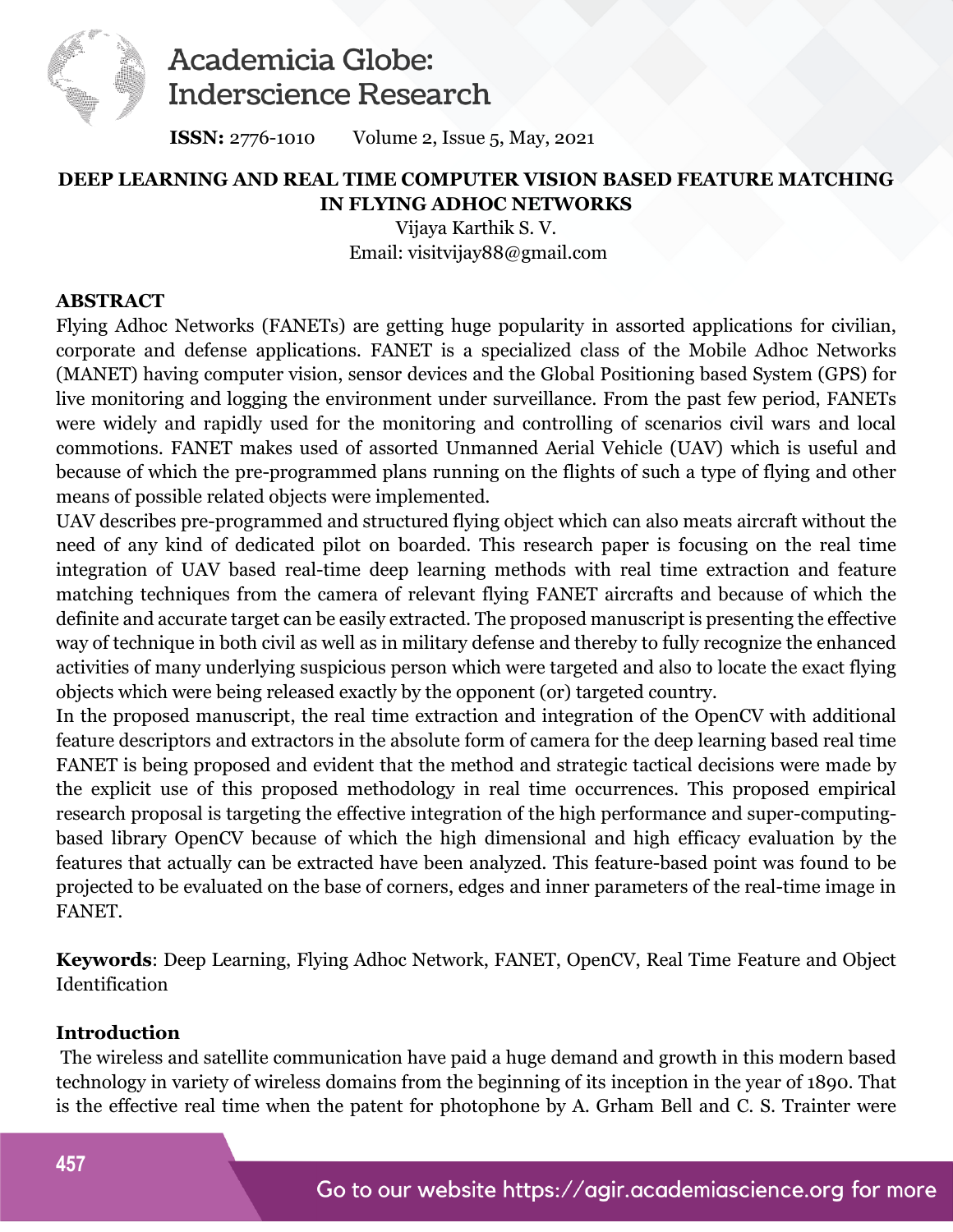

#### **ISSN:** 2776-1010Volume 2, Issue 5, May, 2021

initiated. From the advent of wireless based communication technologies, that is being used for personal and official based communications. In the recent times, the wireless based technology was working on fast pace with all the frequencies to be considered that is meeting the variety of applications especially for personal and the corporate usage. It can effectively be used of the defense purpose as well. Thus, we can evident that the wireless based communication which is executing on the radio technologies and there by the assorted and related aspects have been analyzed for the secured and effective way of the data that have been transmitted.

A wide set of assorted perspectives and also assorted parameters which is of wireless based communication technology have to be included in various features consideration of the wireless sensor based networks, adhoc networks, wireless fidelity, wi-max and also to consider many technologies that were grew up. Recent times, the perception of including the Flying Adhoc based Networks were considered to be considered the objects that are prominent in military based applications because of which the flying and modern aircrafts can able to accommodate and communicate with one another during any effective war time or available with the similar set of occurrences. The wireless-based communication which we considered in this FANET will takes place in the effective flying based objects or flying based aircrafts which are most effective and popular and known to be Flying Adhoc based Network (FANET) [1, 2].

FANET is the considered to the very high-performance and high efficient flavoring of drone that can been implemented with the consideration of above ground monitoring techniques in various modern scenarios which includes the disaster recovery of objects, High availability zones, military surveillance, modern aerial based mapping, irrigation and agricultural fields and also many other fields to be considered wirelessly. Variety of Network techniques like Mobile Adhoc based Network (MANET), Flying Adhoc based Network (FANET), Vehicular Adhoc based Network (VANET) were considered to be formed for the protocol based modern communication techniques and also they were really used in military based applications and also for different domain based applications. VANET is considered to the popular implementation and thereby the real-time communication between the frequency based vehicles is quickly maintained and well established for the consideration of the applications which includes high traffic based modern Information Systems and other road based measures.



Figure 1. Depiction of MANET, VANET and FANET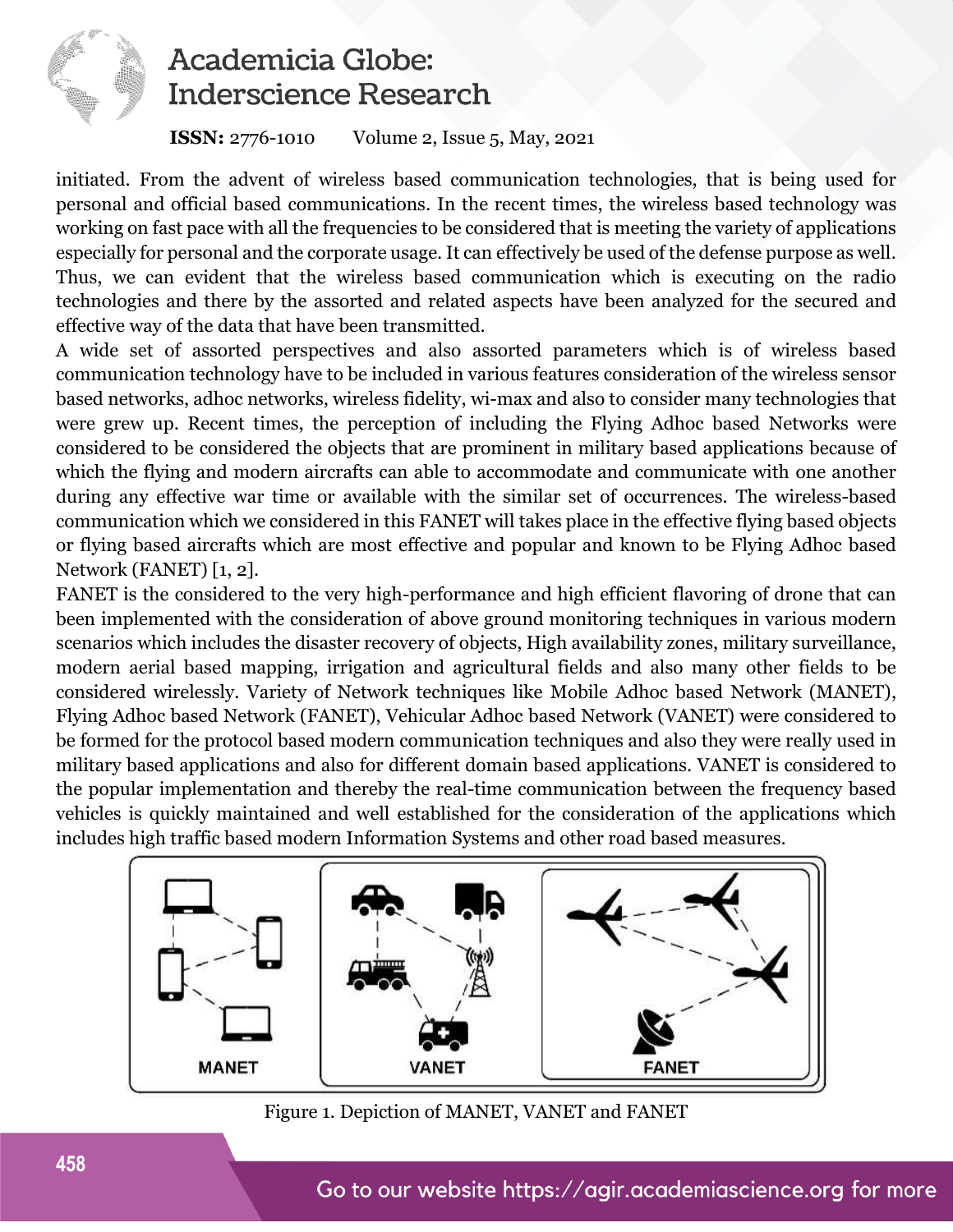

 **ISSN:** 2776-1010Volume 2, Issue 5, May, 2021

Figure 1 depicts the demarcation line between VANET, MANET and FANET whereby the FANET is having more focus on the flying based objects with satellite-based control and the overall applications for defense and security based domain. Following table 1 is depiction on the perspectives of VANET, MANET and FANET on different parameters and criteria

| Parameter / Network       | Flying Adhoc based     | <b>Vehicular</b><br>Adhoc | Mobile Adhoc based     |
|---------------------------|------------------------|---------------------------|------------------------|
| <b>Type</b>               | <b>Network (FANET)</b> | based<br><b>Network</b>   | <b>Network (MANET)</b> |
|                           |                        | (VANET)                   |                        |
| Computational             | High                   | Average                   | <b>Very Less</b>       |
| <b>Powers</b>             |                        |                           |                        |
| <b>Change in Topology</b> | Fast and Speedy        | Average                   | Slow                   |
| <b>Node Density</b>       | Low                    | Medium                    | Low                    |
| Localization              | DGPS, AGPS, GPS, IMU   | DGPS, GPS, AGPS           | <b>GPS</b>             |
| <b>Mobility of Nodes</b>  | High                   | Medium                    | Low                    |
| <b>Radio Propagation</b>  | Above the Ground Level | Close to Ground Level     | Close to Ground Level  |
| <b>Model for Mobility</b> | Predetermined          | Steady                    | Arbitrary              |

Table 1: Divergence Factors between FANET, VANET and MANET





FANET based aircraft is having number of components and modules. The primary components found in the FANET aircrafts which include the camera, various Sensor, Global Positioning Systems, Actuators, Flight Planner, Barometer, Illumination based Signals and the Radar. The consideration of those secondary modules includes the high processor-based camera, mission processor, digital imagebased processing module, web-based services, various internet access protocols and the attenuators. With the effective illustration and thereby the integration of the overall flying scenario, the effective results have been achieved.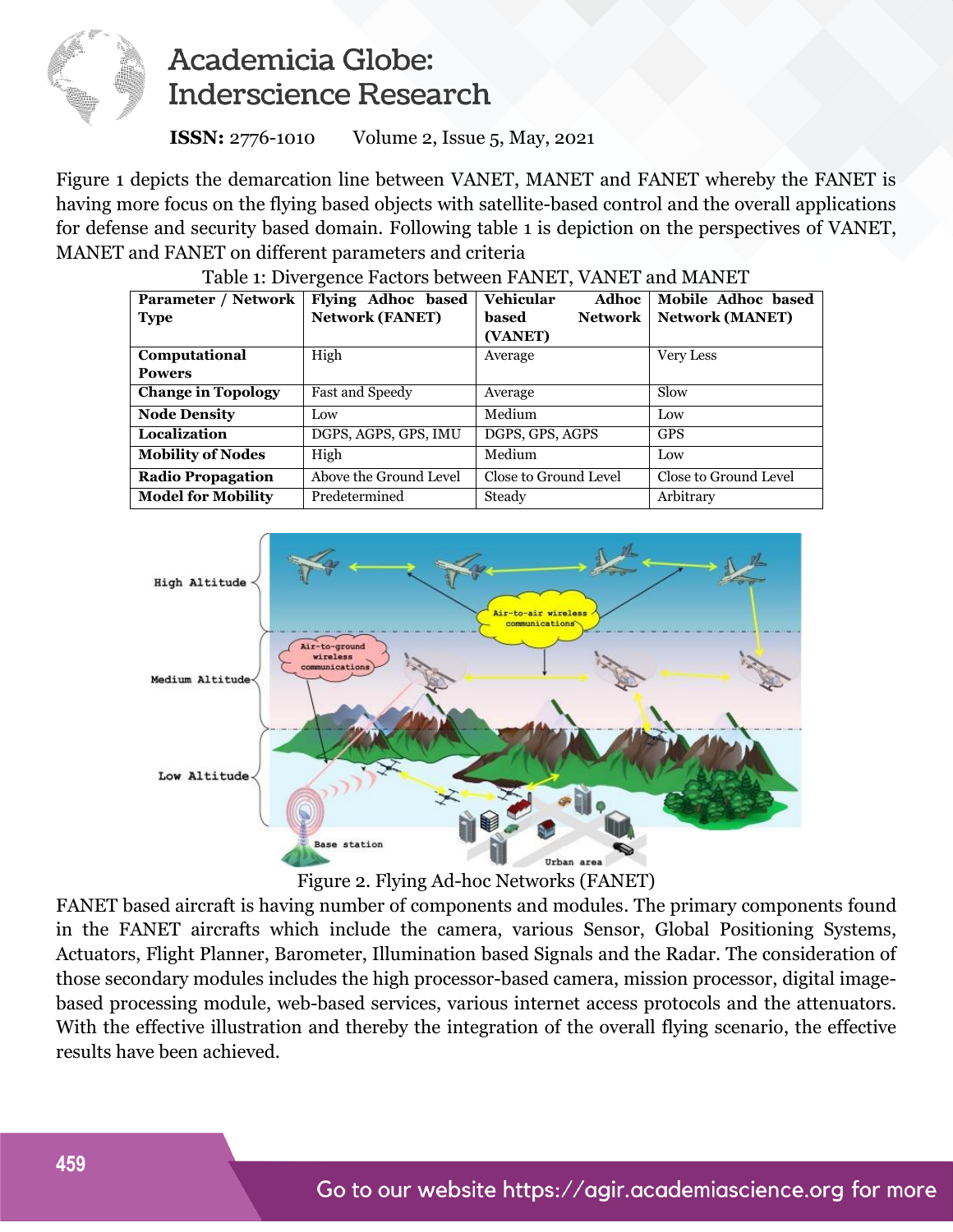

 **ISSN:** 2776-1010Volume 2, Issue 5, May, 2021

#### **Review of Literature**

Several practitioners and researchers were effectively worked based on the real time analysis of similar techniques and domain with the enhanced suggestive remarks on the emerging wireless-based technologies. Numerous sources-based multiple manuscripts, various research papers and technical articles were analyzed from each of the time span to the recent time in actual effort such that the latest possible perspectives of the FANET can be much evaluated.

Bekmezci et al. (2013) [5] presented on the assorted parameters and aspects of energy-based security in Unmanned Air Vehicles (UAV) which were commonly referred to as the Flying Objects that closely communicating in the wireless based environment. The work always presents the primary based differences in Flying based Adhoc Networks, MANET and the VANET and the possible related technologies of various wireless communication techniques with the effectual advantages of real-time monitoring and also thereby using FANET. This manuscript effectively presents the overall performance of the FANET in possible different scenarios and its variety of the usage in the complex and multiple security-based surveillance that helps in its own security-based implementations.

Sahingoz et al. (2014) [6] effectively illustrates that the adhoc network-based models and the overall paradigms of the flying ad-hoc based networks with the effective challenges and key based concepts. This manuscript work always identifies the overall effective architectures and also on the various security-based models which were highly associated in enabling the integrity towards the applicability of the FANET. This enhanced work focuses the real time implementation towards the security storage and thereby integrity as FANETs which were used for any defense in many of the implementation platforms.

Singh K et al. (2015) [7] depicts in his work that the experimental based evaluation of the flying ad-hoc networks on various protocols which includes the OLSR, DSDV, ADSL with the prominent comparative analysis. This work effectively presents the actual usage of Flying based Adhoc Networks for various military applications and also thereby enhancing the performance environment in the possible minimum delay. Also, the routing and effectual overall network communication is important to be considered here in any security and thereby integrity aware network applications. In this paper, the work was more focused on the network protocols of having ad hoc networking that has been used in the FANET.

Temel S et al. (2013) [8] illustrates the effectual and promising technologies of the High Altitude based Platforms with the actual integration of the Flying Adhoc based Networks (FANET) for different military domains including civil nature. This work always projects the ubiquitous and unique protocol that have been titled Location Oriented Directional MAC (LODMAC) based on the implementation of MAC for various network discovery and also the effectual data that have been transmitted.

Rosati S et al. (2016) [9] depicts the dynamic based vector routing in the consideration of the unmanned air based vehicles or the flying adhoc based networks with the experimental evaluation and also thereby results on various small flying robots for the unique testing. This effectual work depicts the real-time comparison of the two routing-based approaches in the ad hoc based networks which includes the OLSR and the effective Predictive OLSR (P-OLSR). The way of approaching on the applicability of P-OLSR is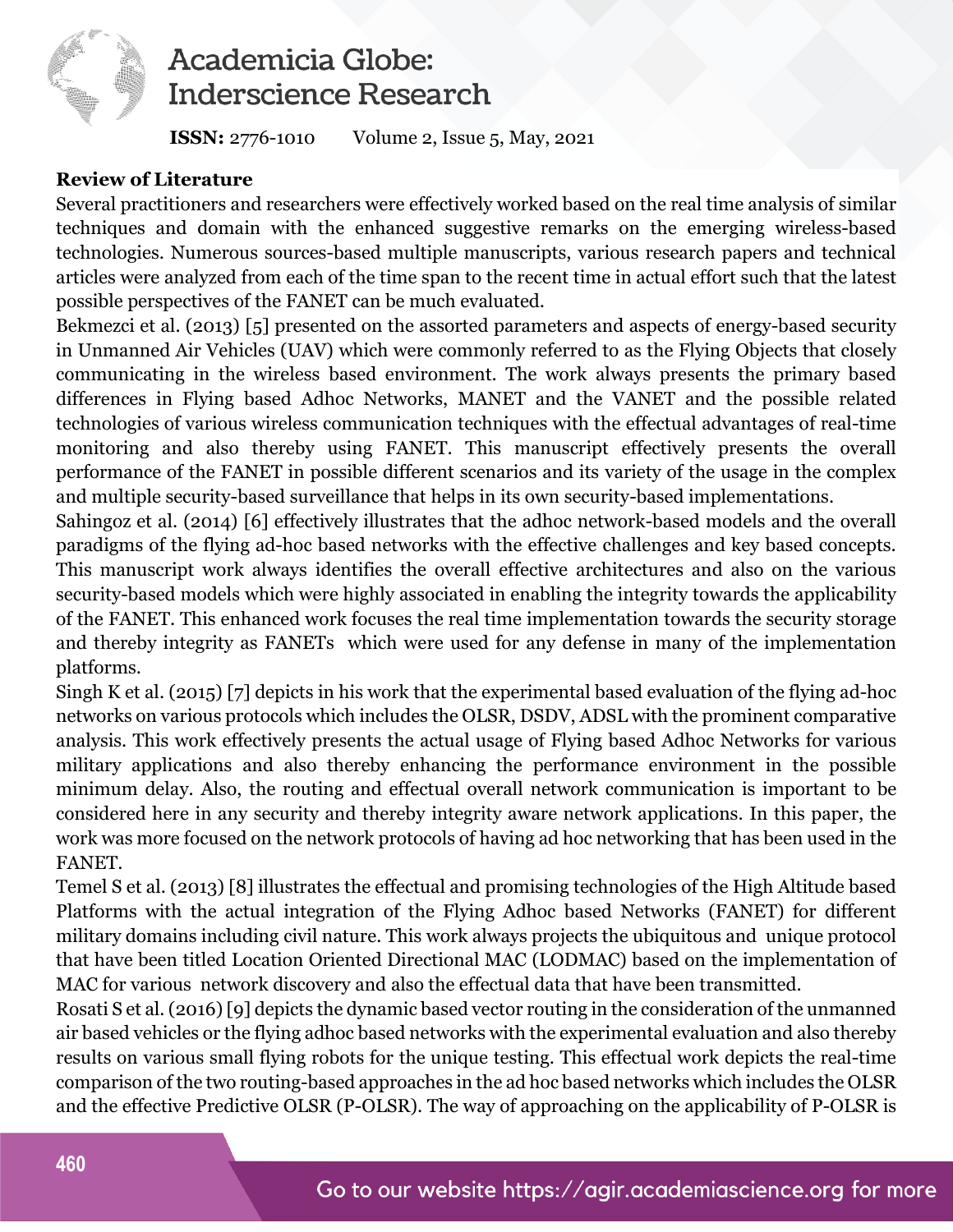

 **ISSN:** 2776-1010Volume 2, Issue 5, May, 2021

developed for the effectual FANET based applications and tested as one of the effectual improved algorithms.

Koucheryavy A et al. (2015) [10] illustrates various research challenges that have been faced in the Unmanned Aerial Vehicle and its assorted aspects of the public flying based adhoc networks in the multiple dimensions of multiple applications. This proposed technique evaluates always the assorted aspects of various Public Flying Ubiquitous based Sensor Networks (FUSN-P) with the effectual presentation of fuzzy and neural based network model and also the effectual network solution for variety of application in military.

### **Proposed Architecture for Deep Learning based Real Time Computer Vision based Feature Matching**

In this enhanced work for the feature matching technique, the deep learning method for the real time identification and enhancing the objects were depicted in terms of the FANET such that the effective and suspicious or enemy's flying based objects can be very well recognized. This technique gives the effective approach that always used the deep learning based algorithm and also the abnormal features has been recorded and till the time of further evaluation on the real time scenario that is using real time feature based points extractor in the implementation of aircraft for the wide variety of applications in FANET.



Figure 3. FANET with Applications in Air Defense

The technique that was proposed have been initiated with the effective logging of enhanced Feature Points with various network-based labels. The proposed labels were considered as suspicious or either non-suspicious with the consideration of the Training Dataset for the fuzzy and neural based Deep Learning such that the enhanced and predefined features were logged. In the next implementation, the effective way of integration of the Computer Vision based module which is using the OpenCV for the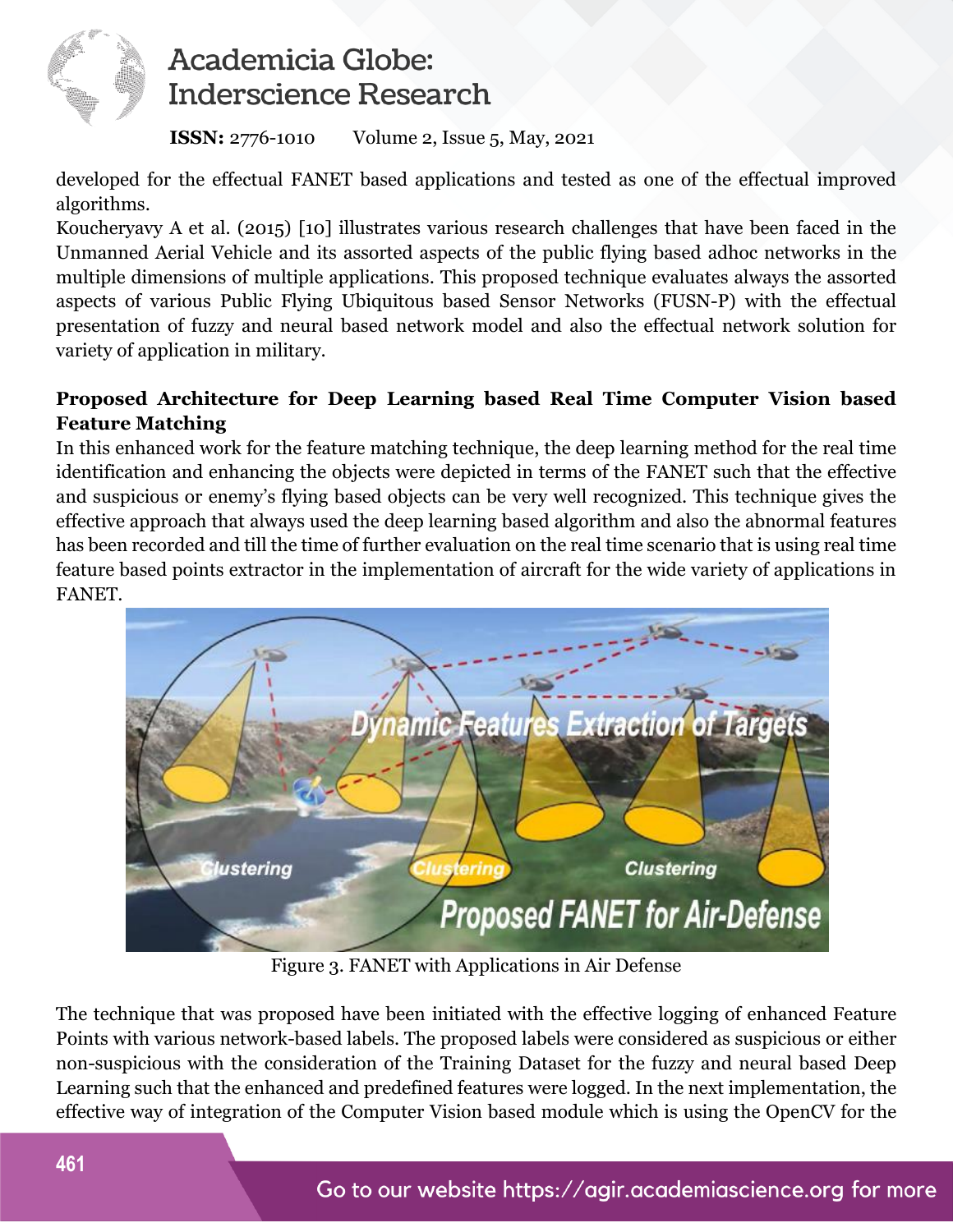

 **ISSN:** 2776-1010Volume 2, Issue 5, May, 2021

usage of flying based objects of FANET applications and also there by having the real time effective fetching of assorted images and procured objects were considered as the testing data. The next task which includes the feature points extraction by using edge based detection, corner based detection and also the scaleni and scale out invariant features by the effectual implementation of Fuzzy and Convolutional based Neural Network and effective Deep Learning for those identification of real-time objects. In the final reporting phase of the implementation, effectual marking of such objects with the specific usage class of either the suspicious or non-suspicious have been made with the detailed analysis of the traces and logs and illustrates the effectual performance evaluation.

### **Modules and Steps of Proposed Work**



Figure 4. Assorted Modules of Deep Learning based Aircraft

### **Module-1 (Pre-Processing of Training Data)**

- 1. In first step, the pre-processing of training data is done with the identification of feature points from existing records so that the labeling of object can be done
- 2. The labeling of objects directs the deep learning approach to present the exact class of the objects under suspicious or non-suspicious category
- 3. This step includes object feature points in form of the neuron which further can be integrated with the feed-forward back-propagation network
- 4. It is implemented so that the error factor can be reduced and achieving higher degree of accuracy in training and discovery of patterns.

### **Module-2 (Deep Convolutional Network)**

1. The Deep Convolutional Neural Network (CNN) is prepared such that the feature points obtained from Module-1 are rigorously trained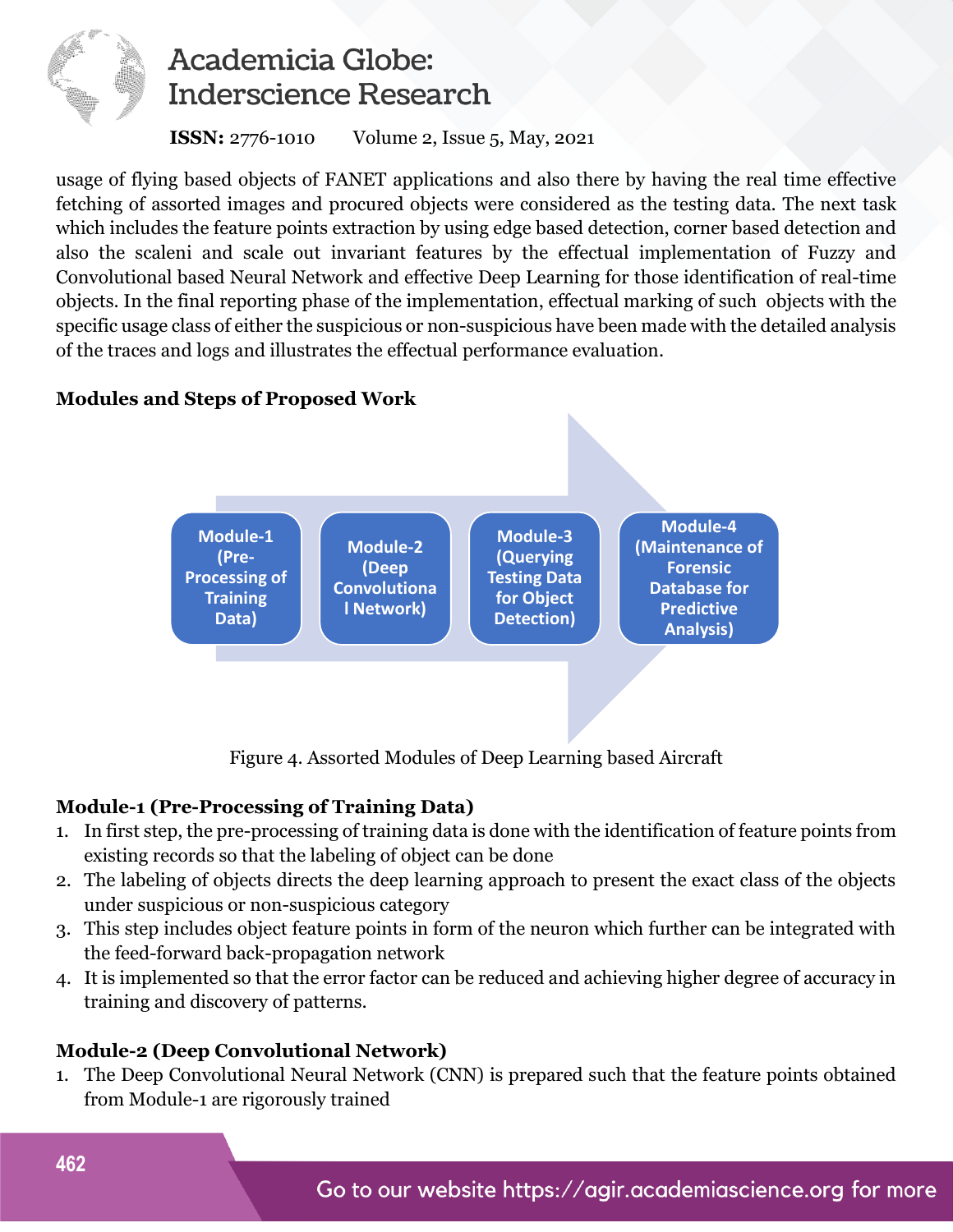

 **ISSN:** 2776-1010Volume 2, Issue 5, May, 2021

- 2. The training using CNN is done so that the multiple neurons can learn the pattern from the feature points
- 3. To integrate this feature with live camera, the Raspberry Pi with integration of OpenCV is proposed to be done
- 4. OpenCV is a high-performance framework for computer vision that integrates enormous soft computing and machine learning approaches

### **Module-3 (Querying Testing Data for Object Detection)**

- 1. On deployment of the FANET based flying objects or aircraft, all the objects in the nearby location of camera are scanned
- 2. The scanned objects are automatically fetched based on their different features including edges, corners, scale invariant features and many others.
- 3. The querying process on testing images present the pixel values which are found analogous to the suspicious or non-suspicious objects as defined in the classes in Module-1

### **Module-4 (Maintenance of Forensic Database for Predictive Analysis)**

- 1. The forensic database is maintained so that the future predictions and knowledge discovery based on the existing features and historical features can be done
- 2. The forensic database will be having structured as well as structured records including real time features as well as class definitions of the live images obtained from the aircraft in FANET environment.

### **Tools and Technologies in Implementation and Simulation**

- Anaconda Platform
- Python
- OpenCV
- Notepad++
- Machine Learning Libraries
- Deep Learning Libraries
- Plotting Tools and Frameworks
- Virtual Environment with Windows / Linux

Following picture is the illustration of the aircraft that has been traditionally apply in Flying Adhoc Networks.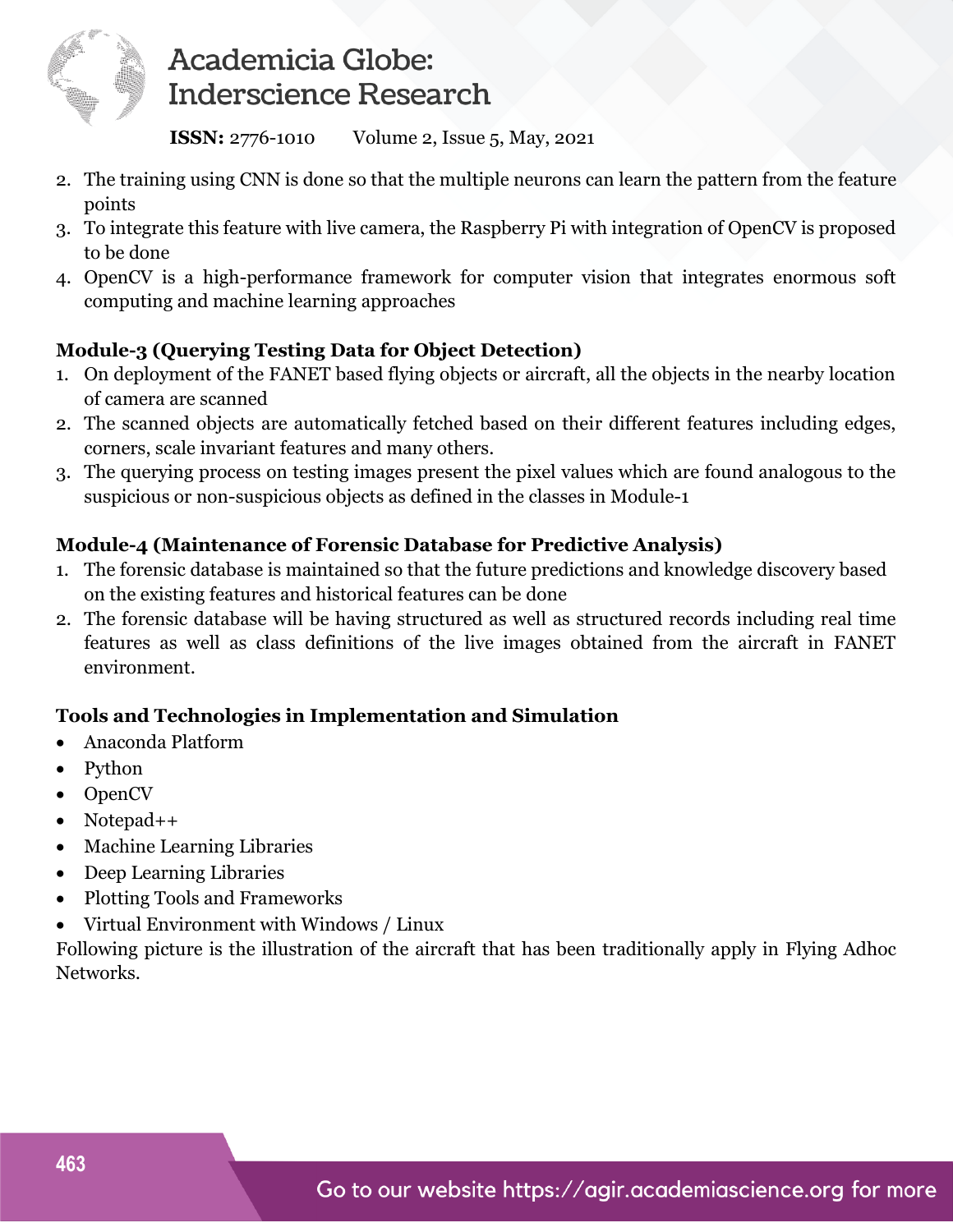

 **ISSN:** 2776-1010Volume 2, Issue 5, May, 2021



Figure 5. Integration of Feature Extractor with Real Time Deep Learning Module

The components which is having Real Time Deep learning based Feature Extractor that works on OpenCV (A Computer Vision Library for Live Feature Points Matching and Identification), Forensic based Database and also Feature based Descriptor Module for the purpose of recording and saving all the possible feature points that was used in real time. The realtime basd aircraft in the Flying Adhoc networks environment has been detected by the image recording and also thereby by the real time based object with the use of feature points and also feature extraction so thereby actual identification and illustration of the suspicious object can be identified in an effective manner.



Figure 6. Identification of the Suspicious Enemy's Aircraft by using Proposed scheme

In figure 6, the feature-based points which were marked accordingly with all the edges of the corresponding aircraft were considered under the analysis. So, by utilizing this image based feature extraction and the approach which is designed in real-time, the exact behavior of the image and the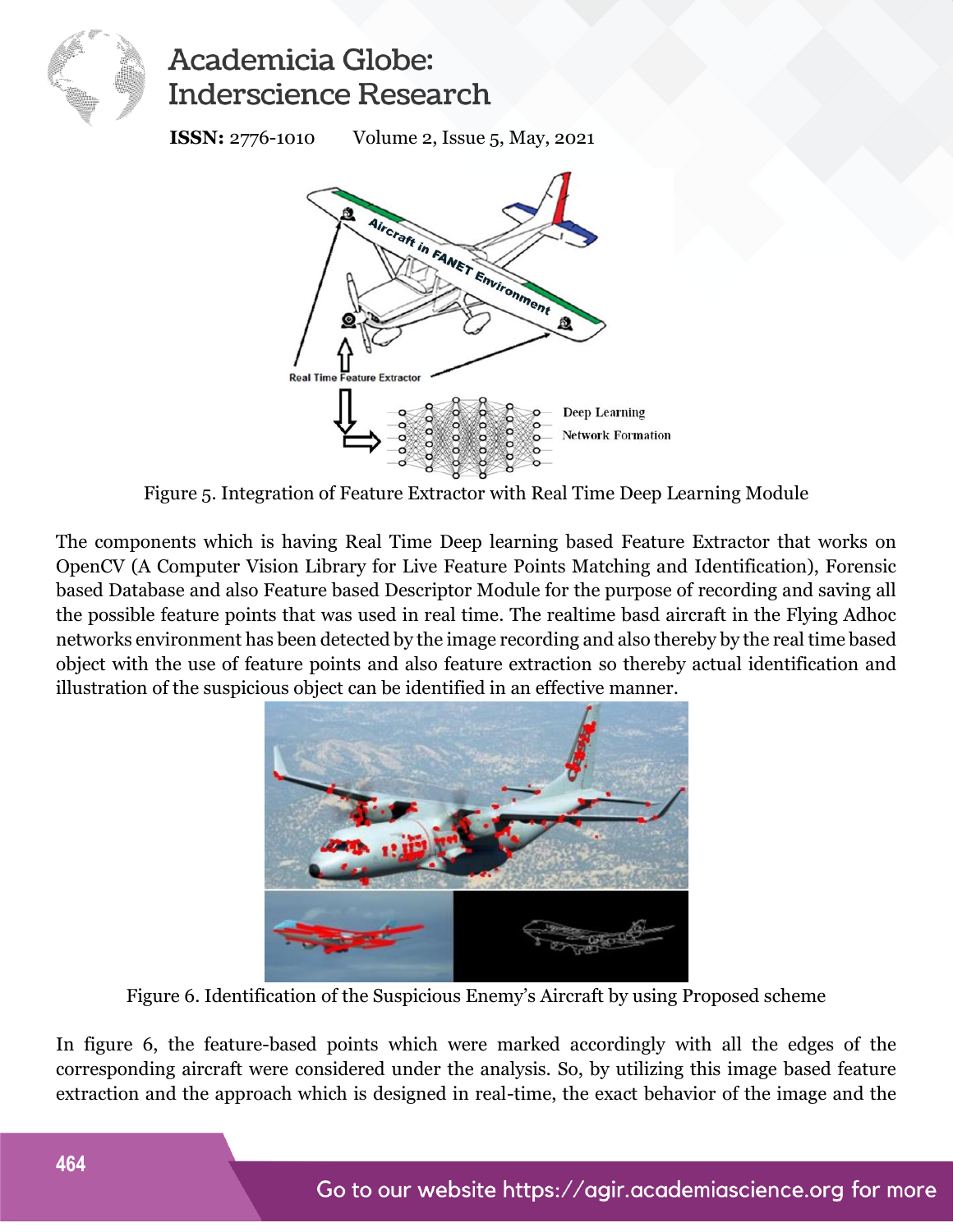

 **ISSN:** 2776-1010Volume 2, Issue 5, May, 2021

pattern of those flying based Adhoc objects has been well analyzed with the real-time evident and enhanced degree of accuracy by using the deep learning of those feature points extracted.

### **Conclusion**

The proposed technique is proved to have the primary focus on the real time implementation of Flying Adhoc Networks with the effective integration and adoption of feature based technique of the deep learning such that the objects which are in real-time has been trained and well identified and also thereby marked for the surveillance and military based applications. Whenever there is a war at any location or even during the peace, it is considered and desired to always identify the real-time unidentified the and enemy's aircrafts and flying objects.

By the enhanced usage of the proposed technique, the deep learning, and the enhanced evaluation of all the feature points have been realized with the consideration of training set of data and for the appropriate actions which was considered further. The Fuzzy based deep neural networks were used widely in the form of enhanced engineering applications which includes soft computing, biological computations, optimization and even in the pure medical sciences. This proposed technique has been illustrated in the FANET based application and also it is a high-performance based paradigm and effectual to be proven as powerful in the usage of different domains.

#### **References**

- 1. Tareque MH, Hossain MS, Atiquzzaman M. On the routing in flying ad hoc networks. Computer Science and Information Systems (FedCSIS), 2015 Federated Conference on 2015 Sep 13 (pp. 1-9). IEEE.
- 2. Camp T, Boleng J, Davies V. A survey of mobility models for ad hoc network research. Wireless communications and mobile computing. 2002 Aug 1;2(5):483-502.
- 3. Singh K, Verma AK. Applying OLSR routing in FANETs. InAdvanced Communication Control and Computing Technologies (ICACCCT), 2014 International Conference on 2014 May 8 (pp. 1212- 1215). IEEE.
- 4. Sharma V, Kumar R. An opportunistic cross layer design for efficient service dissemination over flying ad hoc networks (FANETs). InElectronics and Communication Systems (ICECS), 2015 2nd International Conference on 2015 Feb 26 (pp. 1551-1557). IEEE.
- 5. Bekmezci I, Sahingoz OK, Temel Ş. Flying ad-hoc networks (FANETs): A survey. Ad Hoc Networks. 2013 May 1;11(3):1254-70.
- 6. Sahingoz OK. Networking models in flying ad-hoc networks (FANETs): Concepts and challenges. Journal of Intelligent & Robotic Systems. 2014 Apr 1;74(1-2):513-27.
- 7. Singh K, Verma AK. Experimental analysis of AODV, DSDV and OLSR routing protocol for flying adhoc networks (FANETs). InElectrical, Computer and Communication Technologies (ICECCT), 2015 IEEE International Conference on 2015 Mar 5 (pp. 1-4). IEEE.